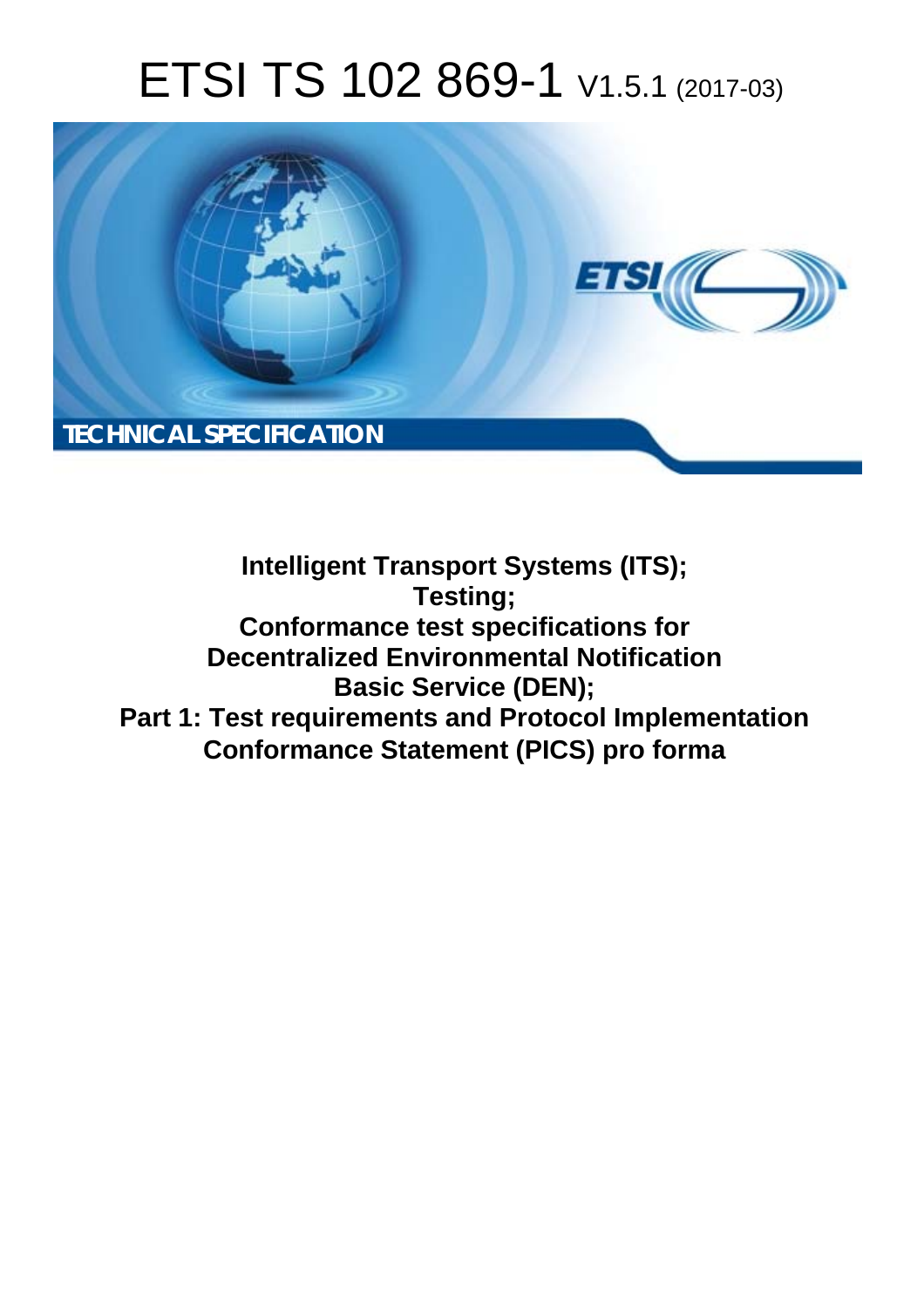Reference RTS/ITS-00172

Keywords

ITS, PICS, testing

#### *ETSI*

#### 650 Route des Lucioles F-06921 Sophia Antipolis Cedex - FRANCE

Tel.: +33 4 92 94 42 00 Fax: +33 4 93 65 47 16

Siret N° 348 623 562 00017 - NAF 742 C Association à but non lucratif enregistrée à la Sous-Préfecture de Grasse (06) N° 7803/88

#### *Important notice*

The present document can be downloaded from: <http://www.etsi.org/standards-search>

The present document may be made available in electronic versions and/or in print. The content of any electronic and/or print versions of the present document shall not be modified without the prior written authorization of ETSI. In case of any existing or perceived difference in contents between such versions and/or in print, the only prevailing document is the print of the Portable Document Format (PDF) version kept on a specific network drive within ETSI Secretariat.

Users of the present document should be aware that the document may be subject to revision or change of status. Information on the current status of this and other ETSI documents is available at <https://portal.etsi.org/TB/ETSIDeliverableStatus.aspx>

If you find errors in the present document, please send your comment to one of the following services: <https://portal.etsi.org/People/CommiteeSupportStaff.aspx>

#### *Copyright Notification*

No part may be reproduced or utilized in any form or by any means, electronic or mechanical, including photocopying and microfilm except as authorized by written permission of ETSI.

The content of the PDF version shall not be modified without the written authorization of ETSI. The copyright and the foregoing restriction extend to reproduction in all media.

> © European Telecommunications Standards Institute 2017. All rights reserved.

**DECT**TM, **PLUGTESTS**TM, **UMTS**TM and the ETSI logo are Trade Marks of ETSI registered for the benefit of its Members. **3GPP**TM and **LTE**™ are Trade Marks of ETSI registered for the benefit of its Members and of the 3GPP Organizational Partners.

**GSM**® and the GSM logo are Trade Marks registered and owned by the GSM Association.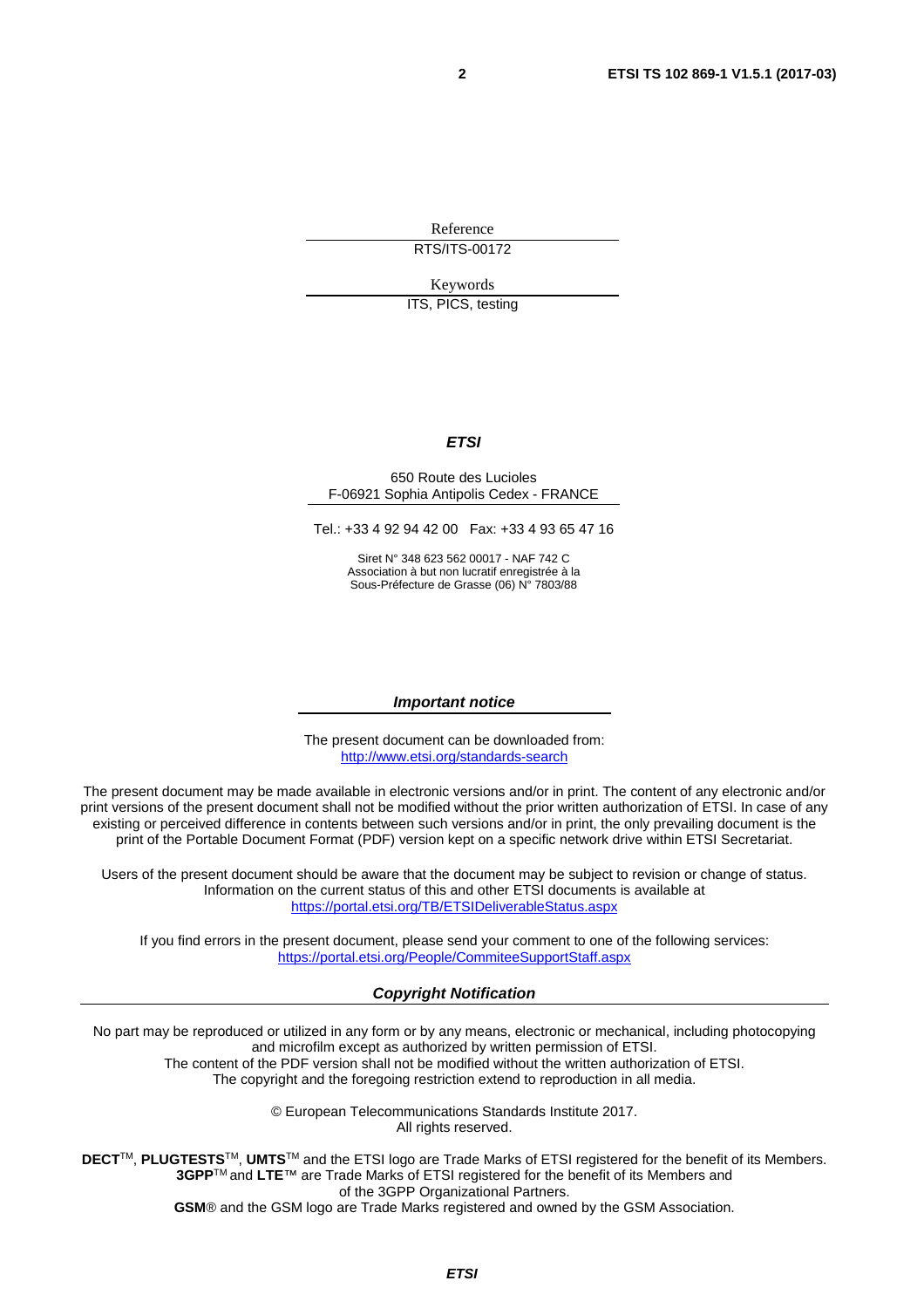## Contents

| 1                                                                  |                             |  |
|--------------------------------------------------------------------|-----------------------------|--|
| $\overline{2}$<br>2.1<br>2.2                                       |                             |  |
| 3<br>3.1<br>3.2                                                    |                             |  |
| $\overline{4}$                                                     |                             |  |
|                                                                    | <b>Annex A (normative):</b> |  |
| A.1                                                                |                             |  |
| A.2<br>A.2.1<br>A.2.2<br>A.2.3                                     |                             |  |
| A.3<br>A.3.1<br>A.3.2<br>A.3.3<br>A.3.4<br>A.3.5<br>A.3.6<br>A.3.7 |                             |  |
| A.4                                                                |                             |  |
| A.5                                                                |                             |  |
| A.6                                                                |                             |  |
|                                                                    |                             |  |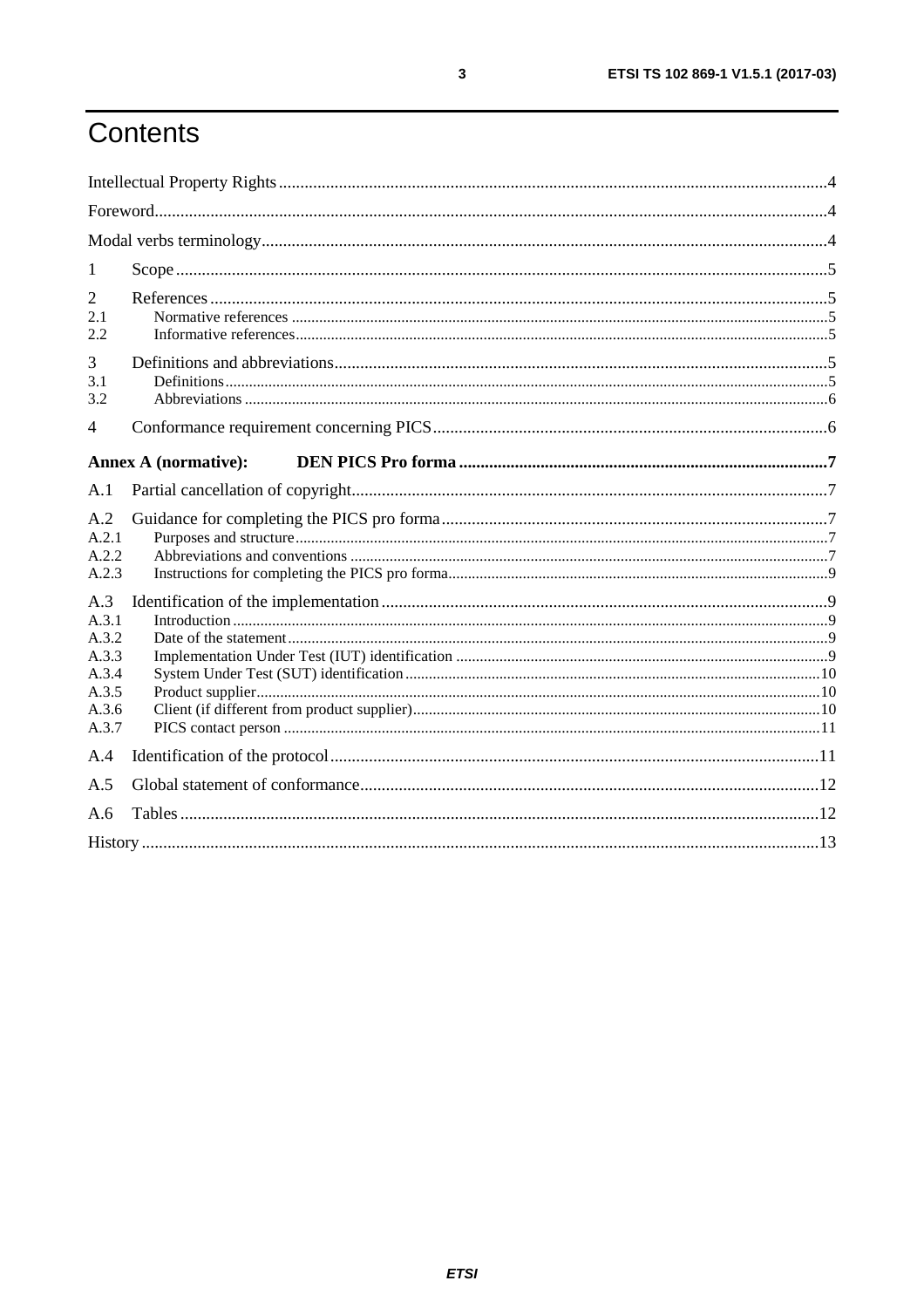## <span id="page-3-0"></span>Intellectual Property Rights

IPRs essential or potentially essential to the present document may have been declared to ETSI. The information pertaining to these essential IPRs, if any, is publicly available for **ETSI members and non-members**, and can be found in ETSI SR 000 314: *"Intellectual Property Rights (IPRs); Essential, or potentially Essential, IPRs notified to ETSI in respect of ETSI standards"*, which is available from the ETSI Secretariat. Latest updates are available on the ETSI Web server ([https://ipr.etsi.org/\)](https://ipr.etsi.org/).

Pursuant to the ETSI IPR Policy, no investigation, including IPR searches, has been carried out by ETSI. No guarantee can be given as to the existence of other IPRs not referenced in ETSI SR 000 314 (or the updates on the ETSI Web server) which are, or may be, or may become, essential to the present document.

## Foreword

This Technical Specification (TS) has been produced by ETSI Technical Committee Intelligent Transport Systems (ITS).

The present document is part 1 of a multi-part deliverable covering Conformance test specifications for Decentralized Environmental Notification Basic Service (DEN) as identified below:

#### **Part 1: "Test requirements and Protocol Implementation Conformance Statement (PICS) pro forma";**

- Part 2: "Test Suite Structure and Test Purposes (TSS & TP)";
- Part 3: "Abstract Test Suite (ATS) and Protocol Implementation eXtra Information for Testing (PIXIT)".

## Modal verbs terminology

In the present document "**shall**", "**shall not**", "**should**", "**should not**", "**may**", "**need not**", "**will**", "**will not**", "**can**" and "**cannot**" are to be interpreted as described in clause 3.2 of the [ETSI Drafting Rules](https://portal.etsi.org/Services/editHelp!/Howtostart/ETSIDraftingRules.aspx) (Verbal forms for the expression of provisions).

"**must**" and "**must not**" are **NOT** allowed in ETSI deliverables except when used in direct citation.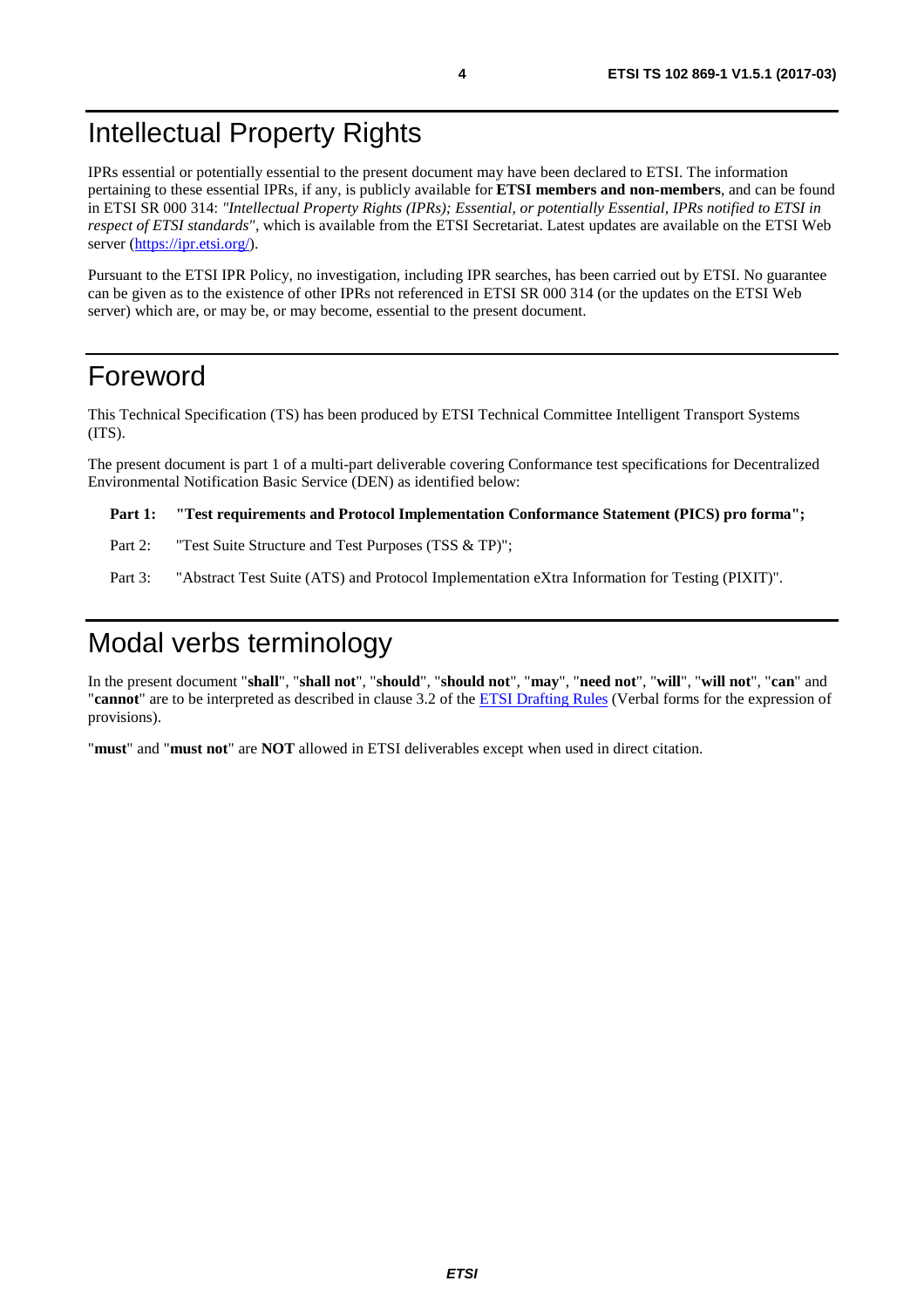### <span id="page-4-0"></span>1 Scope

The present document provides the Protocol Implementation Conformance Statement (PICS) pro forma for Conformance test specification for Decentralized Environmental Notification Basic Service (DEN) as defined in ETSI EN 302 637-3 [1] in compliance with the relevant requirements and in accordance with the relevant guidance given in ISO/IEC 9646-7 [i.2].

## 2 References

### 2.1 Normative references

References are either specific (identified by date of publication and/or edition number or version number) or non-specific. For specific references, only the cited version applies. For non-specific references, the latest version of the reference document (including any amendments) applies.

Referenced documents which are not found to be publicly available in the expected location might be found at [http://docbox.etsi.org/Reference.](http://docbox.etsi.org/Reference)

NOTE: While any hyperlinks included in this clause were valid at the time of publication, ETSI cannot guarantee their long term validity.

The following referenced documents are necessary for the application of the present document.

[1] ETSI EN 302 637-3 (V1.2.2): "Intelligent Transport Systems (ITS); Vehicular Communications; Basic Set of Applications; Part 3: Specifications of Decentralized Environmental Notification Basic Service".

## 2.2 Informative references

References are either specific (identified by date of publication and/or edition number or version number) or non-specific. For specific references, only the cited version applies. For non-specific references, the latest version of the reference document (including any amendments) applies.

NOTE: While any hyperlinks included in this clause were valid at the time of publication, ETSI cannot guarantee their long term validity.

The following referenced documents are not necessary for the application of the present document but they assist the user with regard to a particular subject area.

| [i, 1] | ISO/IEC 9646-1 (1994): "Information technology -- Open Systems Interconnection - Conformance<br>testing methodology and framework -- Part 1: General concepts".                      |
|--------|--------------------------------------------------------------------------------------------------------------------------------------------------------------------------------------|
| [i.2]  | ISO/IEC 9646-7 (1995): "Information technology -- Open Systems Interconnection - Conformance<br>testing methodology and framework -- Part 7: Implementation Conformance Statements". |

## 3 Definitions and abbreviations

### 3.1 Definitions

For the purposes of the present document, the terms and definitions given in ETSI EN 302 637-3 [1], ISO/IEC 9646-1 [i.1] and ISO/IEC 9646-7 [i.2] apply.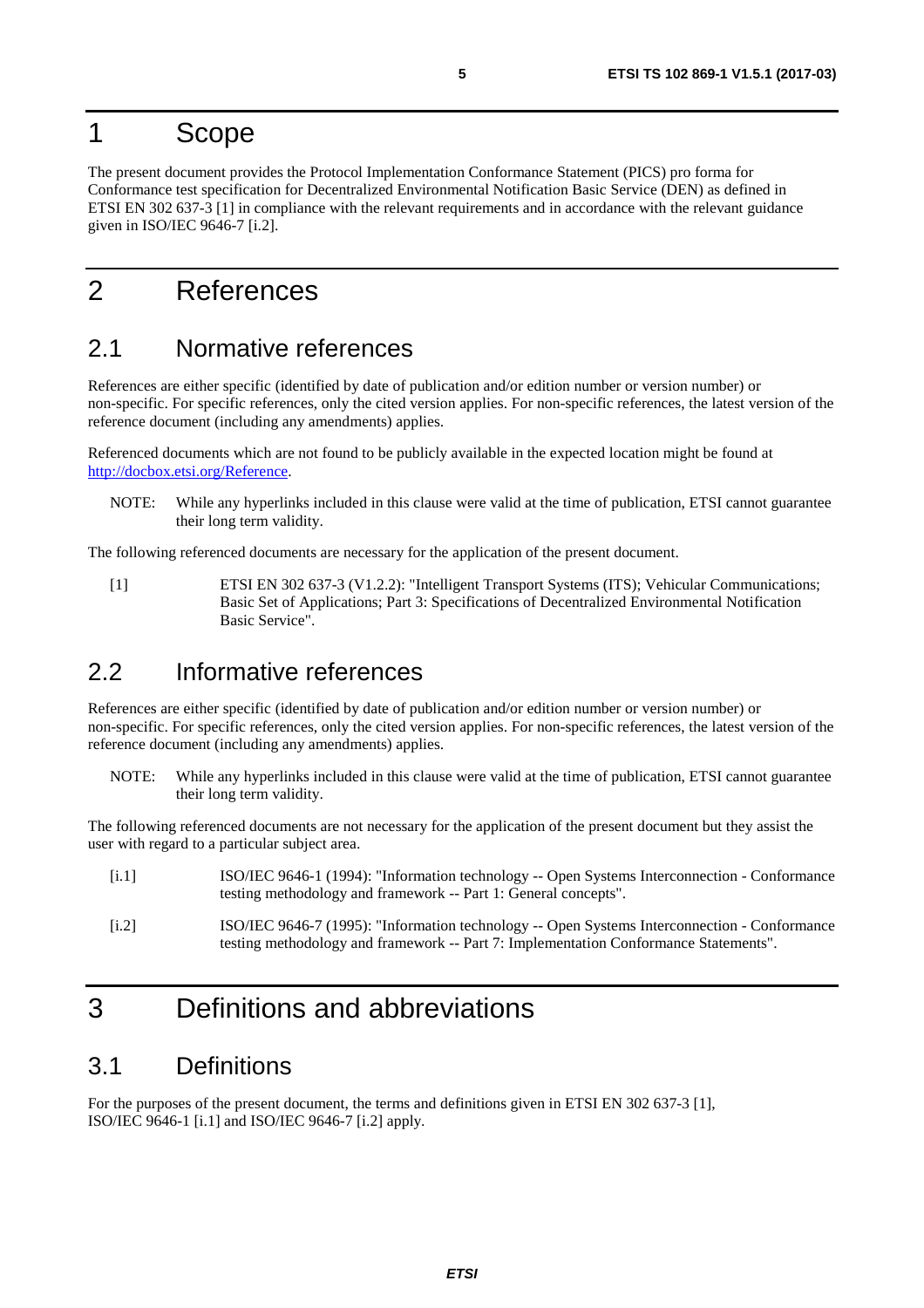## <span id="page-5-0"></span>3.2 Abbreviations

For the purposes of the present document, the abbreviations given in ETSI EN 302 637-3 [[1](#page-4-0)] and the following apply:

| <b>CAN</b>  | Controller Area Network                                |
|-------------|--------------------------------------------------------|
| DE          | Data Element                                           |
| <b>DEN</b>  | Decentralized Environmental Notification Basic Service |
| <b>DENM</b> | <b>DEN</b> Message                                     |
| <b>ITS</b>  | <b>Intelligent Transportation Systems</b>              |
| <b>IUT</b>  | <b>Implementation Under Test</b>                       |
| <b>PICS</b> | Protocol Implementation Conformance Statement          |
| <b>SUT</b>  | <b>System Under Test</b>                               |
|             |                                                        |

## 4 Conformance requirement concerning PICS

If it claims to conform to the present document, the actual PICS pro forma to be filled in by a supplier shall be technically equivalent to the text of the PICS pro forma given in annex A, and shall preserve the numbering, naming and ordering of the pro forma items.

A PICS which conforms to the present document shall be a conforming PICS pro forma completed in accordance with the instructions for completion given in clause A.2.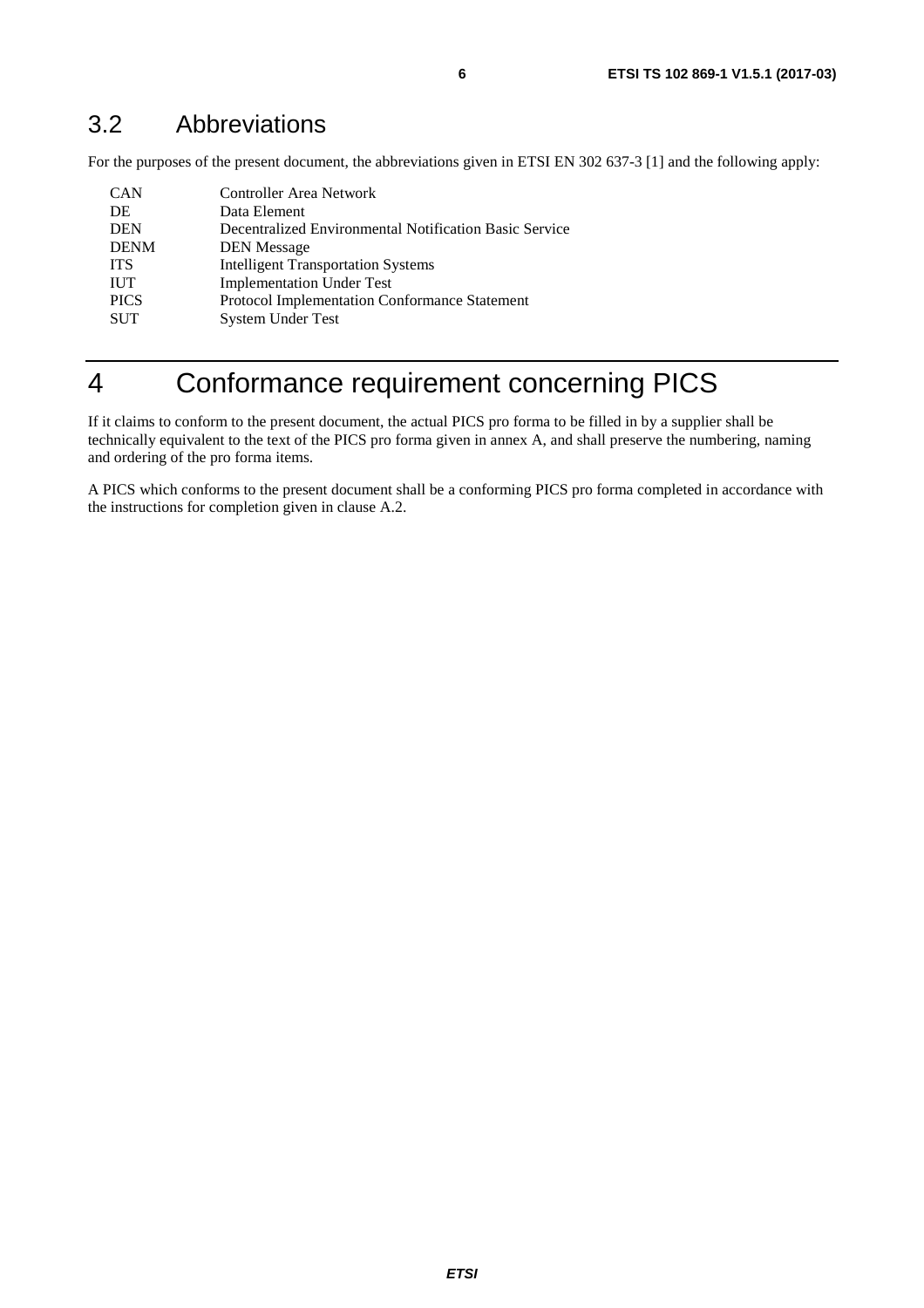## <span id="page-6-0"></span>Annex A (normative): DEN PICS Pro forma

## A.1 Partial cancellation of copyright

Notwithstanding the provisions of the copyright clause related to the text of the present document, ETSI grants that users of the present document may freely reproduce the DEN PICS pro forma in this annex so that it can be used for its intended purposes and may further publish the completed DEN PICS.

## A.2 Guidance for completing the PICS pro forma

## A.2.1 Purposes and structure

The purpose of this PICS pro forma is to provide a mechanism whereby a supplier of an implementation of the requirements defined in ETSI EN 302 637-3 [\[1](#page-4-0)] may provide information about the implementation in a standardized manner.

The PICS pro forma is subdivided into clauses for the following categories of information:

- guidance for completing the PICS pro forma;
- identification of the implementation;
- identification of the ETSI EN 302 637-3 [\[1\]](#page-4-0);
- global statement of conformance;
- PICS pro forma tables.

## A.2.2 Abbreviations and conventions

The PICS pro forma contained in this annex is comprised of information in tabular form in accordance with the guidelines presented in ISO/IEC 9646-7 [[i.2\]](#page-4-0).

#### Item column

The item column contains a number which identifies the item in the table.

#### Item description column

The item description column describes in free text each respective item (e.g. parameters, timers, etc.). It implicitly means "is <item description> supported by the implementation?".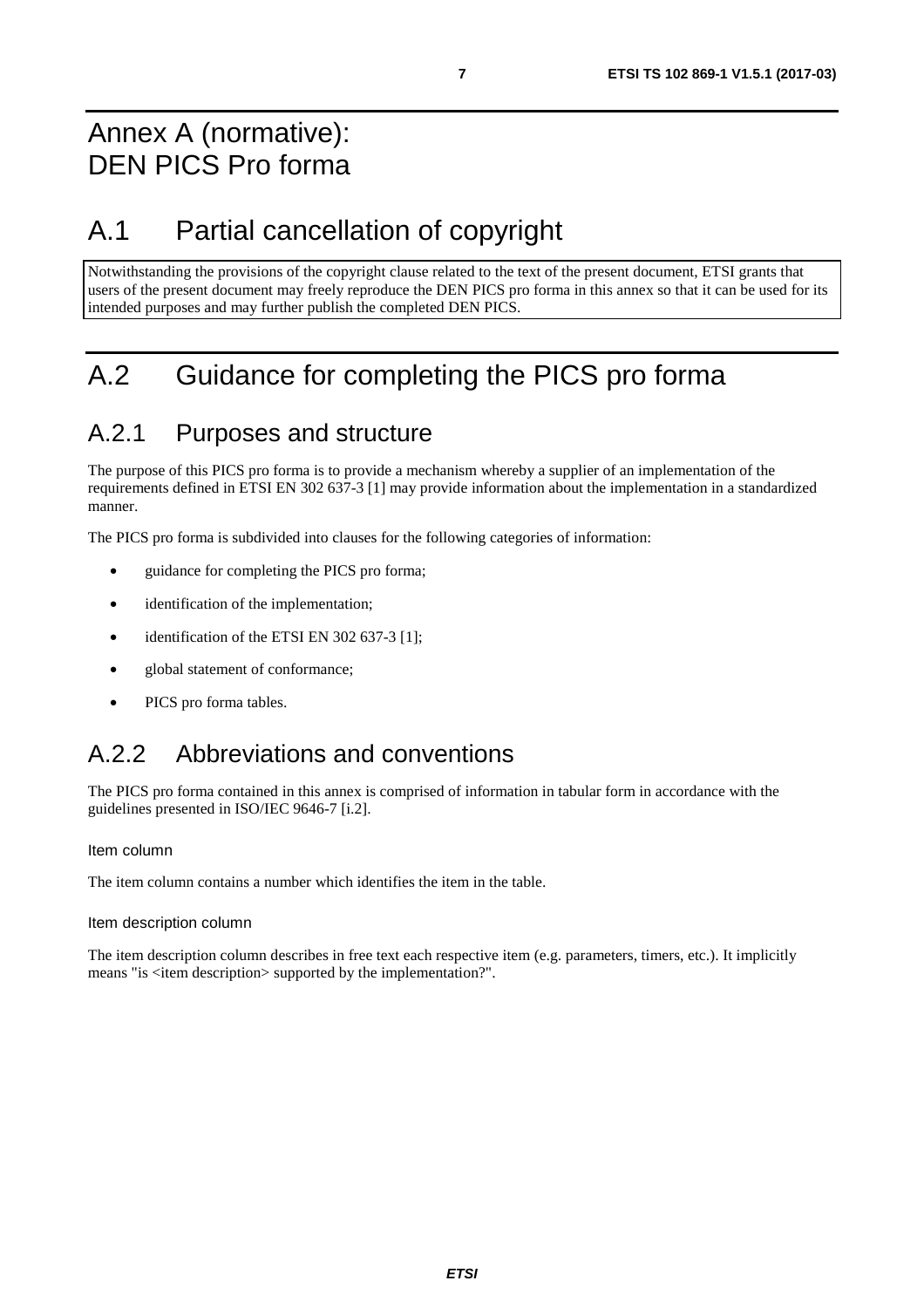#### Status column

The following notations, defined in ISO/IEC 9646-7 [\[i.2](#page-4-0)], are used for the status column:

| m            | mandatory - the capability is required to be supported.                                                                                                                                                                                                               |
|--------------|-----------------------------------------------------------------------------------------------------------------------------------------------------------------------------------------------------------------------------------------------------------------------|
| $\Omega$     | optional - the capability may be supported or not.                                                                                                                                                                                                                    |
| n/a          | not applicable - in the given context, it is impossible to use the capability.                                                                                                                                                                                        |
| X            | prohibited (excluded) - there is a requirement not to use this capability in the given context.                                                                                                                                                                       |
| $0.\dot{1}$  | qualified optional - for mutually exclusive or selectable options from a set. "i" is an integer which<br>identifies an unique group of related optional items and the logic of their selection which is<br>defined immediately following the table.                   |
| c.i          | conditional - the requirement on the capability ("m", "o", "x" or "n/a") depends on the support of<br>other optional or conditional items. "i" is an integer identifying an unique conditional status<br>expression which is defined immediately following the table. |
| $\mathbf{i}$ | irrelevant (out-of-scope) - capability outside the scope of the reference specification. No answer is<br>requested from the supplier.                                                                                                                                 |

NOTE 1: This use of "i" status is not to be confused with the suffix "i" to the "o" and "c" statuses above.

#### Reference column

The reference column makes reference to ETSI EN 302 637-3 [[1\]](#page-4-0), except where explicitly stated otherwise.

#### Support column

The support column shall be filled in by the supplier of the implementation. The following common notations, defined in ISO/IEC 9646-7 [\[i.2\]](#page-4-0), are used for the support column:

| Y or y | supported by the implementation. |
|--------|----------------------------------|
|        |                                  |

N or n not supported by the implementation.

- $N/A$ , n/a or no answer required (allowed only if the status is n/a, directly or after evaluation of a conditional status).
- NOTE 2: As stated in ISO/IEC 9646-7 [[i.2](#page-4-0)], support for a received PDU requires the ability to parse all valid parameters of that PDU. Supporting a PDU while having no ability to parse a valid parameter is non-conformant. Support for a parameter on a PDU means that the semantics of that parameter are supported.

#### Values allowed column

The values allowed column contains the type, the list, the range, or the length of values allowed. The following notations are used:

| range of values:<br>example:                        | $\leq$ min value $>$ $\leq$ max value $>$<br>520                                                                                                                                                            |
|-----------------------------------------------------|-------------------------------------------------------------------------------------------------------------------------------------------------------------------------------------------------------------|
| list of values:<br>example:<br>example:<br>example: | $\langle \text{value1}\rangle, \langle \text{value2}\rangle, , \langle \text{valueN}\rangle$<br>2, 4, 6, 8, 9<br>$'1101'B$ , $'1011'B$ , $'1111'B$<br>'0A'H, '34'H, '2F'H                                   |
| list of named values:<br>example:                   | $\langle \text{name1}\rangle(\langle \text{val1}\rangle)$ , $\langle \text{name2}\rangle(\langle \text{val2}\rangle)$ , , $\langle \text{nameN}\rangle(\langle \text{valN}\rangle)$<br>reject(1), accept(2) |
| length:<br>example:                                 | size $(\text{min size} > \dots < \text{max size})$<br>size $(18)$                                                                                                                                           |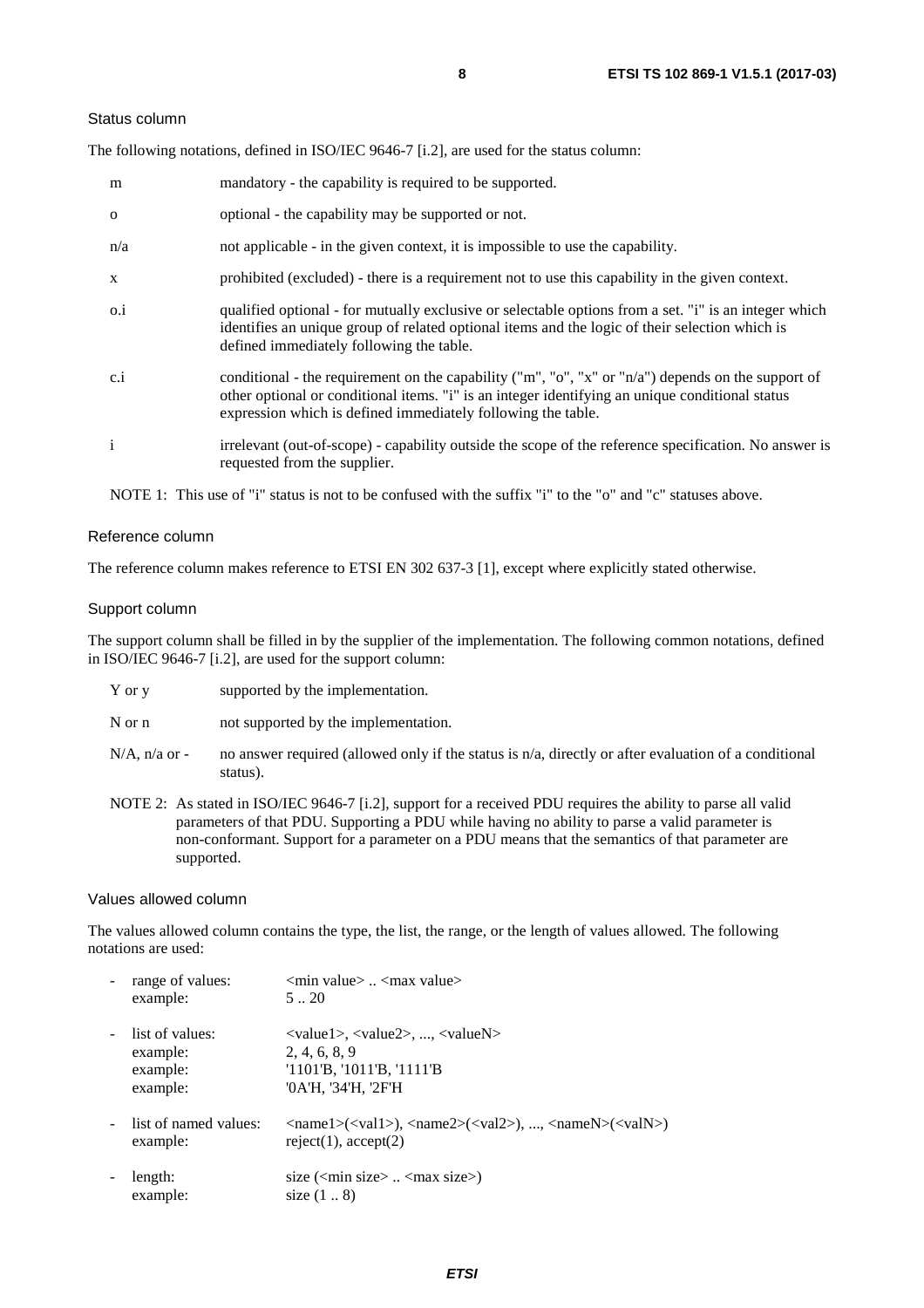#### <span id="page-8-0"></span>Values supported column

The values supported column shall be filled in by the supplier of the implementation. In this column, the values or the ranges of values supported by the implementation shall be indicated.

#### References to items

For each possible item answer (answer in the support column) within the PICS pro forma a unique reference exists, used, for example, in the conditional expressions. It is defined as the table identifier, followed by a solidus character "/", followed by the item number in the table. If there is more than one support column in a table, the columns are discriminated by letters (a, b, etc.), respectively.

- EXAMPLE 1: A.5/4 is the reference to the answer of item 4 in table 5 of annex A.
- EXAMPLE 2: A.6/3b is the reference to the second answer (i.e. in the second support column) of item 3 in table 6 of annex A.

#### Prerequisite line

A prerequisite line takes the form: Prerequisite: <predicate>.

A prerequisite line after a clause or table title indicates that the whole clause or the whole table is not required to be completed if the predicate is FALSE.

### A.2.3 Instructions for completing the PICS pro forma

The supplier of the implementation shall complete the PICS pro forma in each of the spaces provided. In particular, an explicit answer shall be entered, in each of the support or supported column boxes provided.

If necessary, the supplier may provide additional comments in space at the bottom of the tables or separately.

More detailed instructions are given at the beginning of the different clauses of the PICS pro forma.

## A.3 Identification of the implementation

### A.3.1 Introduction

Identification of the Implementation Under Test (IUT) and the system in which it resides (the System Under Test (SUT)) shall be filled in so as to provide as much detail as possible regarding version numbers and configuration options.

The product supplier information and client information shall both be filled in if they are different.

A person who can answer queries regarding information supplied in the PICS shall be named as the contact person.

.........................................................................................................................................................................................

### A.3.2 Date of the statement

## A.3.3 Implementation Under Test (IUT) identification

IUT name:

 ......................................................................................................................................................................................... .........................................................................................................................................................................................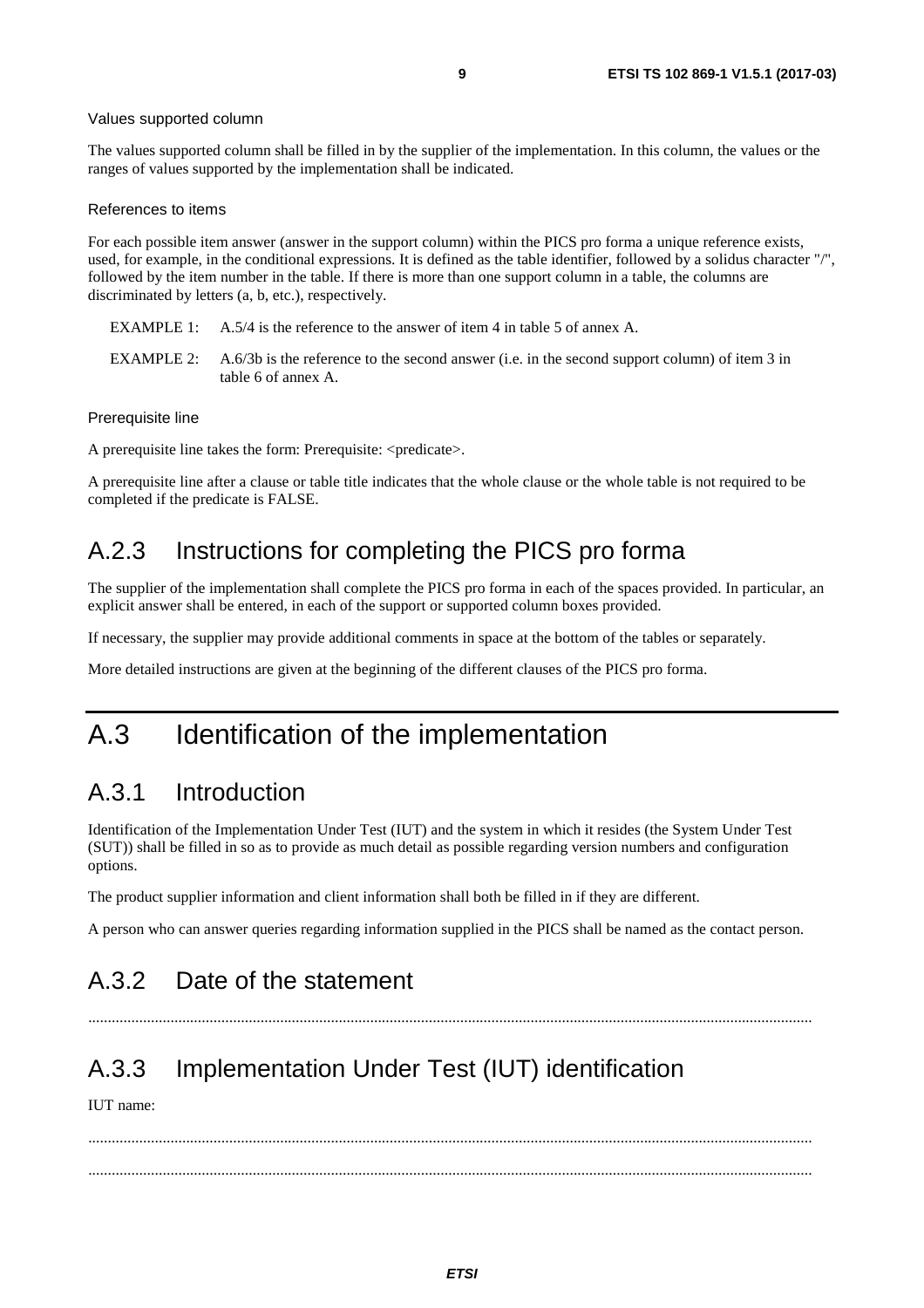<span id="page-9-0"></span>**IUT** version:

#### System Under Test (SUT) identification A.3.4

SUT name:

Hardware configuration: Operating system:

|                   | A.3.5 Product supplier                      |
|-------------------|---------------------------------------------|
| Name:             |                                             |
| Address:          |                                             |
|                   |                                             |
|                   |                                             |
| Telephone number: |                                             |
| Facsimile number: |                                             |
| E-mail address:   |                                             |
|                   | Additional information:                     |
|                   |                                             |
| A.3.6<br>Name:    | Client (if different from product supplier) |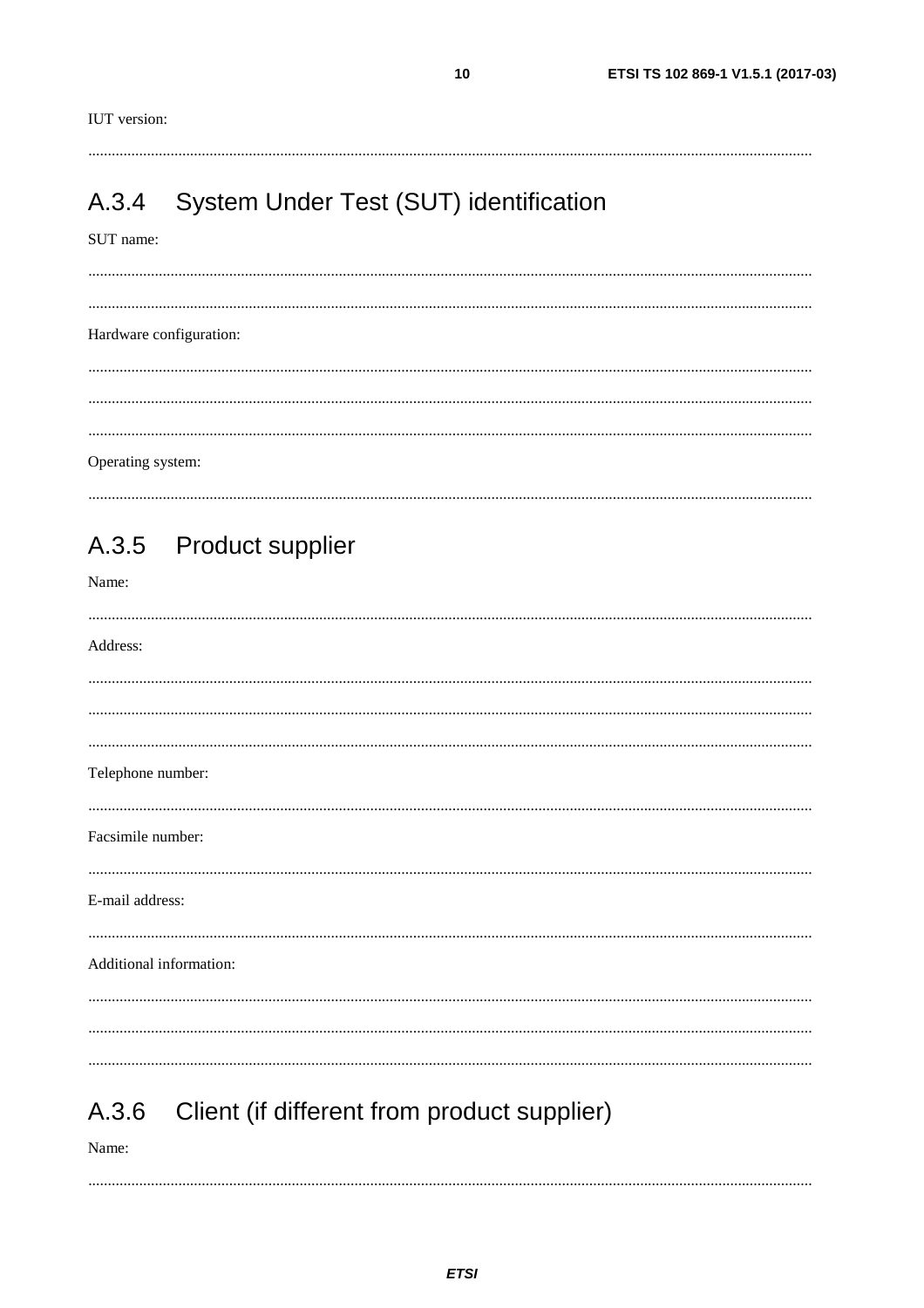#### <span id="page-10-0"></span>Address:

| Telephone number:       |
|-------------------------|
| Facsimile number:       |
| E-mail address:         |
| Additional information: |
|                         |

 $11$ 

#### PICS contact person  $A.3.7$

(A person to contact if there are any queries concerning the content of the PICS)

| Name:                   |
|-------------------------|
|                         |
| Telephone number:       |
|                         |
| Facsimile number:       |
|                         |
| E-mail address:         |
|                         |
| Additional information: |
|                         |
|                         |
|                         |
|                         |

#### Identification of the protocol  $A.4$

This PICS pro forma applies to the following standard: ETSI EN 302 637-3 (V1.2.2): "Intelligent Transport Systems (ITS); Vehicular Communications; Basic Set of Applications; Part 3: Specifications of Decentralized Environmental Notification Basic Service" [1].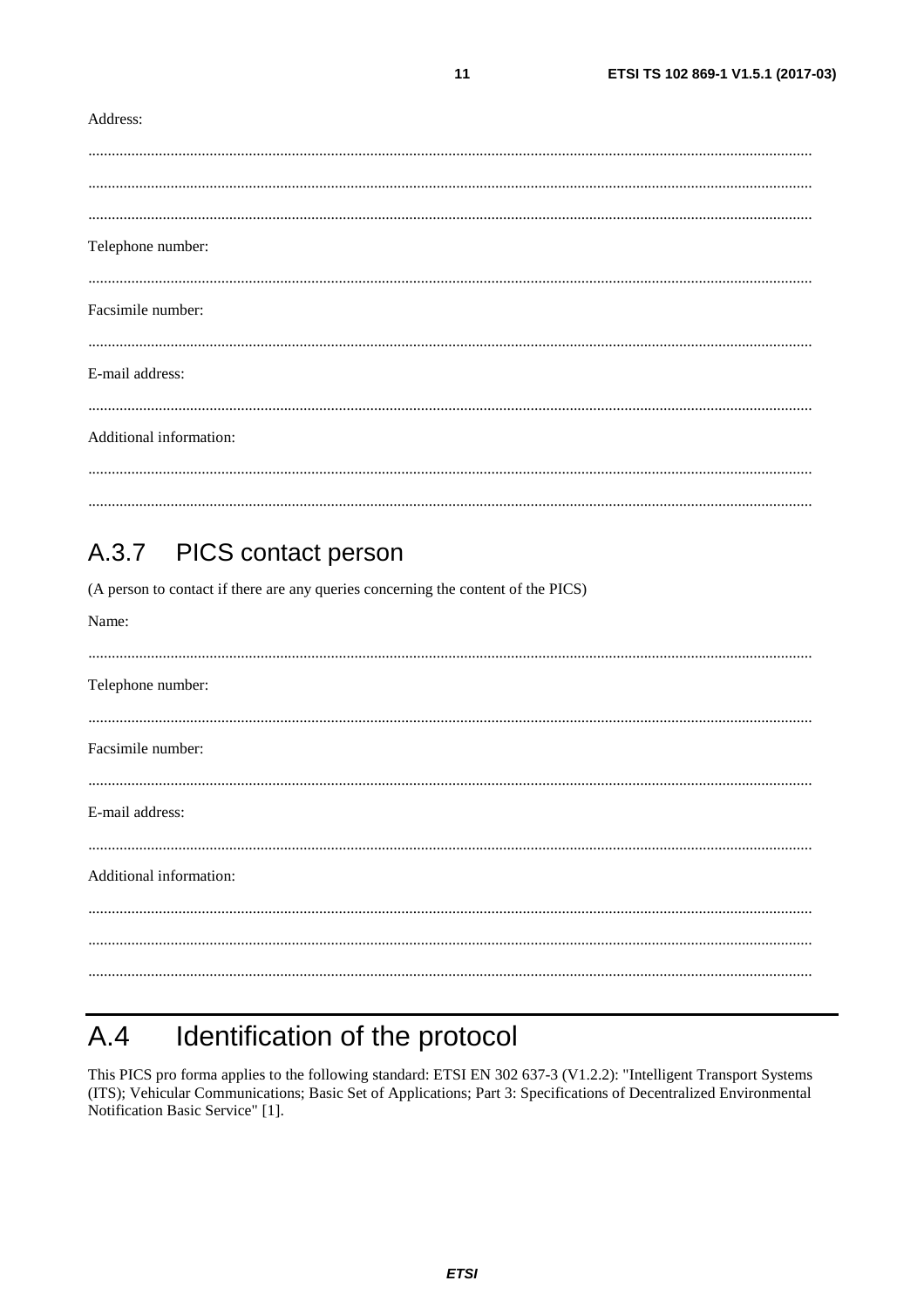## <span id="page-11-0"></span>A.5 Global statement of conformance

Are all mandatory capabilities implemented? (Yes/No) ............................

NOTE: Answering "No" to this question indicates non-conformance to the DEN standard specification. Non-supported mandatory capabilities are to be identified in the PICS, with an explanation of why the implementation is non-conforming, on pages attached to the PICS pro forma.

## A.6 Tables

Unless stated otherwise, the column references of all tables below indicates the clause numbers of ETSI EN 302 637-3 [\[1](#page-4-0)].

#### **Table A.1: Station role**

| <b>Item</b> | $^{\mathsf{T}}$ ype     | <b>Reference</b> | <b>Status</b> | <b>Support</b> |
|-------------|-------------------------|------------------|---------------|----------------|
|             | loriginator ITS-S       | 8.2              | m             |                |
| $\sqrt{2}$  | <b>Ireceiver ITS-S</b>  | 8.3              | m             |                |
| $\sim$<br>N | <b>Iforwarder ITS-S</b> | <b>8.4</b>       |               |                |

#### **Table A.2: Functions**

| <b>Item</b>                                    | Type                                     | <b>Reference</b> | <b>Status</b> | <b>Support</b> |  |
|------------------------------------------------|------------------------------------------|------------------|---------------|----------------|--|
|                                                | <b>DENM</b> trigger                      | 6.1.2.1          | c.201         |                |  |
| $\overline{c}$                                 | <b>DENM</b> update                       | 6.1.2.2          | c.201         |                |  |
| 3                                              | <b>DENM</b> repetition                   | 6.1.2.3          | c.202         |                |  |
| $\overline{4}$                                 | <b>DENM</b> cancellation                 | 6.1.2.4          | c.201         |                |  |
| 5                                              | <b>DENM</b> negation                     | 6.1.2.4          | c.202         |                |  |
| $\overline{6}$                                 | Packet centric forwarding                | 6.1.4.1          | m             |                |  |
| $\overline{7}$                                 | Keep Alive Forwarding                    | 6.1.4.2          | c.203         |                |  |
| $\overline{8}$                                 | Impact Reduction                         | <b>B.40</b>      | о             |                |  |
|                                                | lc.201 if A.1/1 or A.1/3 then m else n/a |                  |               |                |  |
| $\rm lc.202$ if A.1/2 or A.1/3 then m else n/a |                                          |                  |               |                |  |
|                                                | $ c.203$ if A.1/3 then m else n/a        |                  |               |                |  |

#### **Table A.3: ITS Security mode**

| l÷nm<br>ונסווו | vpe                                                    | <b>D</b><br>Reference | Status | . |
|----------------|--------------------------------------------------------|-----------------------|--------|---|
|                | 1T <sub>0</sub><br>enabled<br>mode<br>security .<br>∼- | able                  | m      |   |